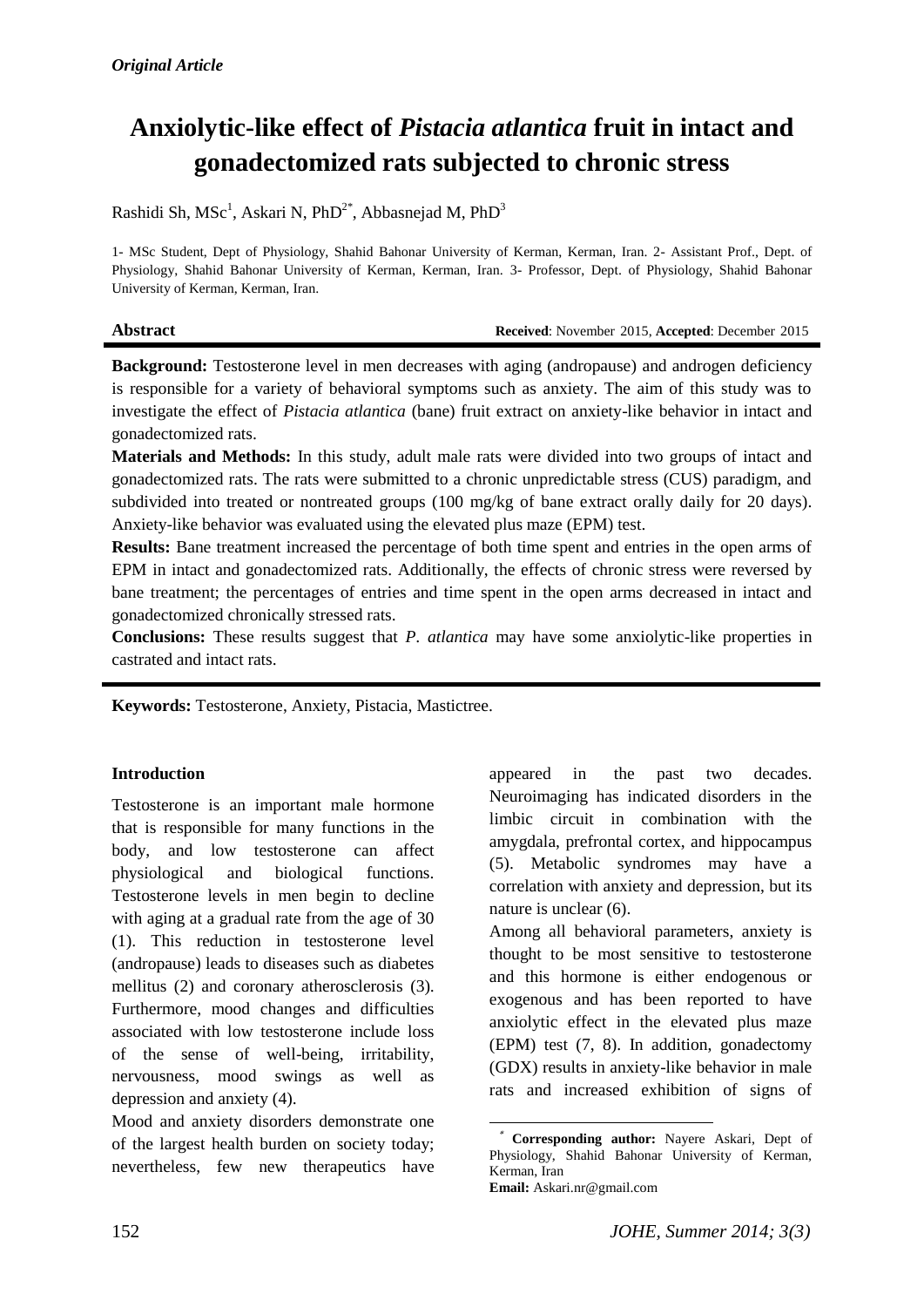anxiety in open field test (OFT) and EPM test [\(8\)](#page-6-7).

The genus Pistacia belongs to the Anacardiaceae family, and the most popular species of pistacia are *Pistacia lentiscus, P. atlantica Desf., P. terebinthus L., P. vera L.,*  and *P. khinjuk Stock*. The main habitat of the pistachio species is the Middle East, and three of them occur in Iran; *P. vera L., P. khinjuk Stocks*., and *P. atlantica Desf*. In traditional medicine, different parts of *P. atlantica,* including resin, bark, and fruit, have been used for their therapeutic effects, such as aphrodisiac activity and treatment of liver, kidney, heart, and respiratory system disorders, and wound healing [\(9\)](#page-6-8). This plant is rats under chronic stress.

# **Material and Methods**

*P. atlanti*ca fruit was obtained from the Jabal Barez Mountain (Kerman, Iran), xylazine from Alfasan International (Woerden, Netherlands), ketamine from Alfasan International (Woerden, Netherlands), and 54 adult male Wistar rats (250-300 g) from the Animal Center of Shahid Bahonar University of Kerman.

Preparation of the *P. atlantica* extract:

The *P. atlantica* fruits were collected from the mountains of Jabal Barez of Kerman, in August 2014. Then, 400 gr of bane was washed with water, dried away from direct sunlight, and powdered using an electric mill. The resulting powder was dissolved in hydroalcoholic solvent (70 ethanol/30 water) for 48 hours and soaked and stirred using a magnetic stirrer, after which the resulting material was filtered and ethanol was evaporated in a rotary vacuum evaporator [\(15\)](#page-7-3). Male rats (250-300 g) were obtained from the Animal Center of Shahid Bahonar University of Kerman and were adapted to the laboratory conditions for 2 weeks before the experiments. The animals were randomly divided into 9 groups  $(n = 6)$  under standard conditions, with a temperature of 25  $\pm$  1 °C, humidity of 50  $\pm$ 10%, and a 12 hour light/12 hour dark cycle.

a rich source of terpene and phytosterol. In Algeria, the fruits of *P. atlantica* have been traditionally used to reduce stress [\(10,](#page-6-9) [11\)](#page-7-0).

Phytosterols and terpenoids are the main components of the root and stem of Eurycoma longifolia [\(12\)](#page-7-1). E. longifolia exhibited anxiolytic effects in behavioral test such as EPM and OFT similar to Diazepam [\(13\)](#page-7-2). Bigoniya et al. found that E. thymifolia steroid showed marked anti-stress and anxiolytic effects (14). However, no substantial work has been conducted on the anxiolytic effect of bane. Therefore, the present study has been designed to explore the anxiolytic activity of bane in intact animals and as a source of phytosterol in castrated The rats had free access to food and water. All experiments followed the ethical guidelines for investigation of experimental pain in animals [\(16\)](#page-7-4). Specific efforts were made to minimize animal suffering and to decrease the number of animals used in accordance with public health service policies.

**General experimental procedure:** Before the GDX and chronic unpredictable stress (CUS) protocol, the animals were tested in the EPM to determine individual anxiety level. Subsequently, the groups were randomly assigned to one of the following experimental groups:

# **Intact rat groups include:**

(1) Control (lack of exposure to stress or treatment with drugs)

(2) Daily treatment with saline

(3) Daily treatment with *P. atlantica* (100 mg/kg, 20 days)

(4) Daily exposure to CUS (20 days)

(5) Daily exposure to CUS and treatment with

*P. atlantica* (100 mg/kg, 20 days)

 $n = 6$  per group

**Gonadectomized rat include:**

(6) GDX (lack of exposure to stress or treatment with drugs)

(7) GDX and daily treatment with *P. atlantica* (100 mg/kg, 20 days).

(8) GDX and daily exposure to CUS (20 days).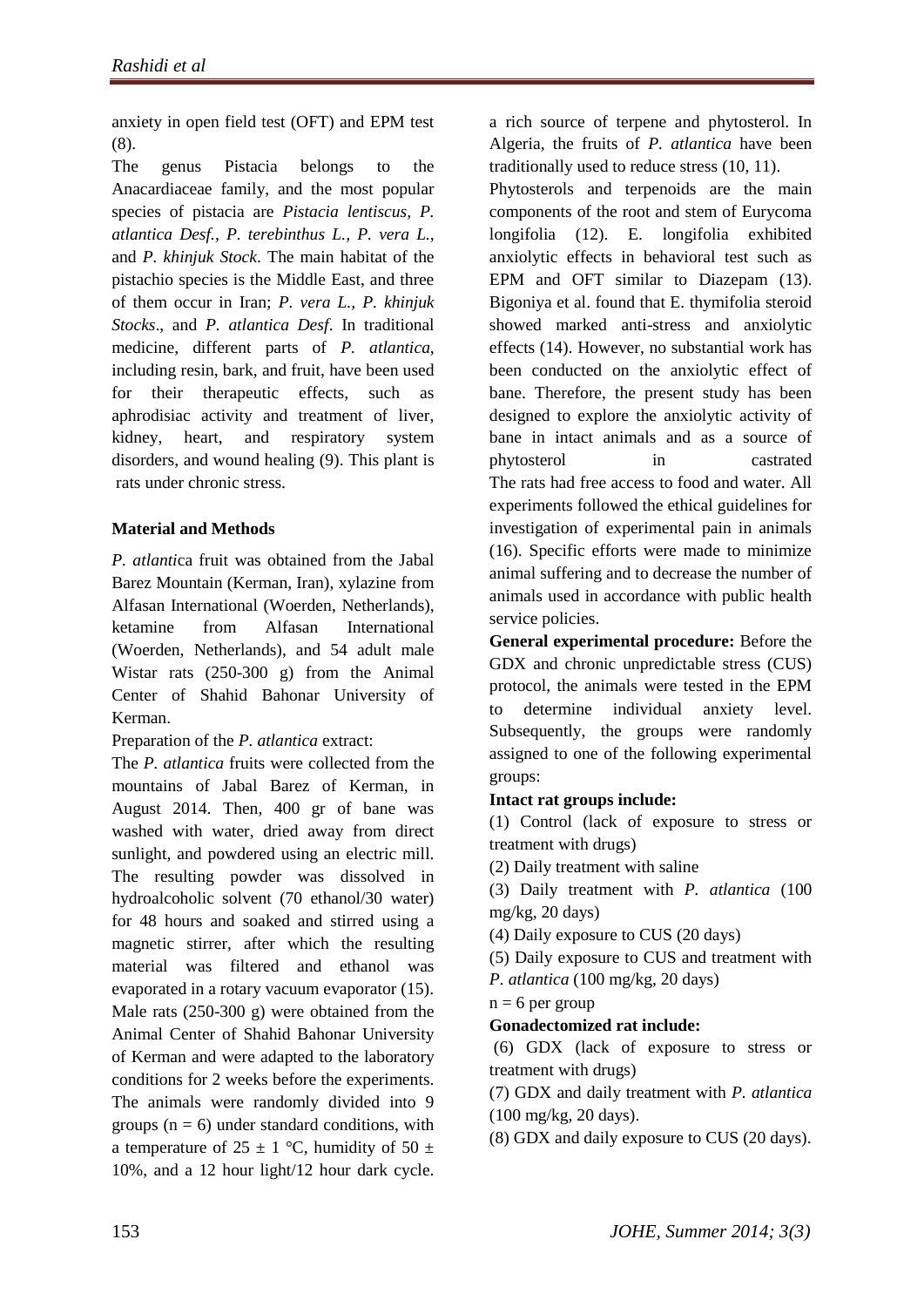(9) GDX and daily exposure to CUS and treatment with *P. atlantica* (100 mg/kg, 20 days)

 $n = 6$  per group

Rats were bilaterally castrated with ketamine (90 mg/kg) and xylazine (10 mg/kg) anesthesia. For operations, the scrotum and the underlying tunica were incised, the vasa deferentia were ligated, and the testes removed. Then, the scrotal wall was closed with sutures and animals were observed daily for signs of infection. Antibiotics were administered as needed. The rats were allowed to recover for 5 weeks, and then, gavaged for

20 days and exposed to CUS. For induction of chronic stress, the Xing Ma method was used with some modifications [\(17\)](#page-7-5). We used this protocol because it was used as an animal model to induce anxiety. This animal model of stress consists of chronic exposure to variable unpredictable stressors, none of which is sufficient alone to induce long-lasting effects. The stressors used varied and were applied in a different sequence each week to avoid any habituation (Table 1). Each animal was exposed to one stressor per day individually for a period of 20 days.

**Table 1: The stressors which was assessed in study**

| Day                        |                          |                                                    | 3                            |                                |                                    | 6                                |                                                    | 8                                 | 9                                | 10                         |
|----------------------------|--------------------------|----------------------------------------------------|------------------------------|--------------------------------|------------------------------------|----------------------------------|----------------------------------------------------|-----------------------------------|----------------------------------|----------------------------|
| <b>Stress</b><br><b>or</b> | Shaking<br>45<br>minutes | Cold<br>swimming<br>(5 minutes,<br>$10^{\circ}$ C) | Restraint<br>(1.5)<br>hours) | Tail<br>pinch<br>(1<br>minute) | Water<br>deprivation<br>(24 hours) | Restrai<br>nt<br>(1.5)<br>hours) | Cold<br>swimming<br>(5 minutes)<br>$10^{\circ}$ C) | Food<br>deprivation<br>(24 hours) | Restrai<br>nt<br>(1.5)<br>hours) | Shaking<br>(high<br>speed) |
|                            |                          |                                                    |                              |                                |                                    |                                  |                                                    |                                   |                                  |                            |
| Day                        | 11                       | 12                                                 | 13                           | 14                             | 15                                 | 16                               | 17                                                 | 18                                | 19                               | 20                         |

Evaluation of serum levels of testosterone in gonadectomized animals showed testosterone levels decreased approximately to zero level (data not shown).

On day 20 (60 minutes after oral administration), the rats were subjected to behavioral tests and sacrificed to assess changes in serum testosterone concentrations.

Chronic stress day 20 behavior test surgery day 35

The EPM test apparatus consists of two open arms ( $50 \times 10$  cm) and two enclosed arms ( $50$  $\times$  10  $\times$  40 cm) opposite each other at 50 cm above the floor. At the beginning of the test, the rat was placed in the center of the EPM and was then allowed to freely explore for 5 minutes. The testing room was quiet and lit with a dim red light. The number of arms entries and the amount of time spent in the open and closed arms were recorded for statistical analysis [\(18\)](#page-7-6).

All data were expressed as mean  $\pm$  SEM. The significant differences among groups were analyzed using a one-way analysis of variance (ANOVA) followed by Tukey's test.

### **Results**

There were no significant differences between control and saline groups. Therefore, the data from these two groups were averaged and used as the control group.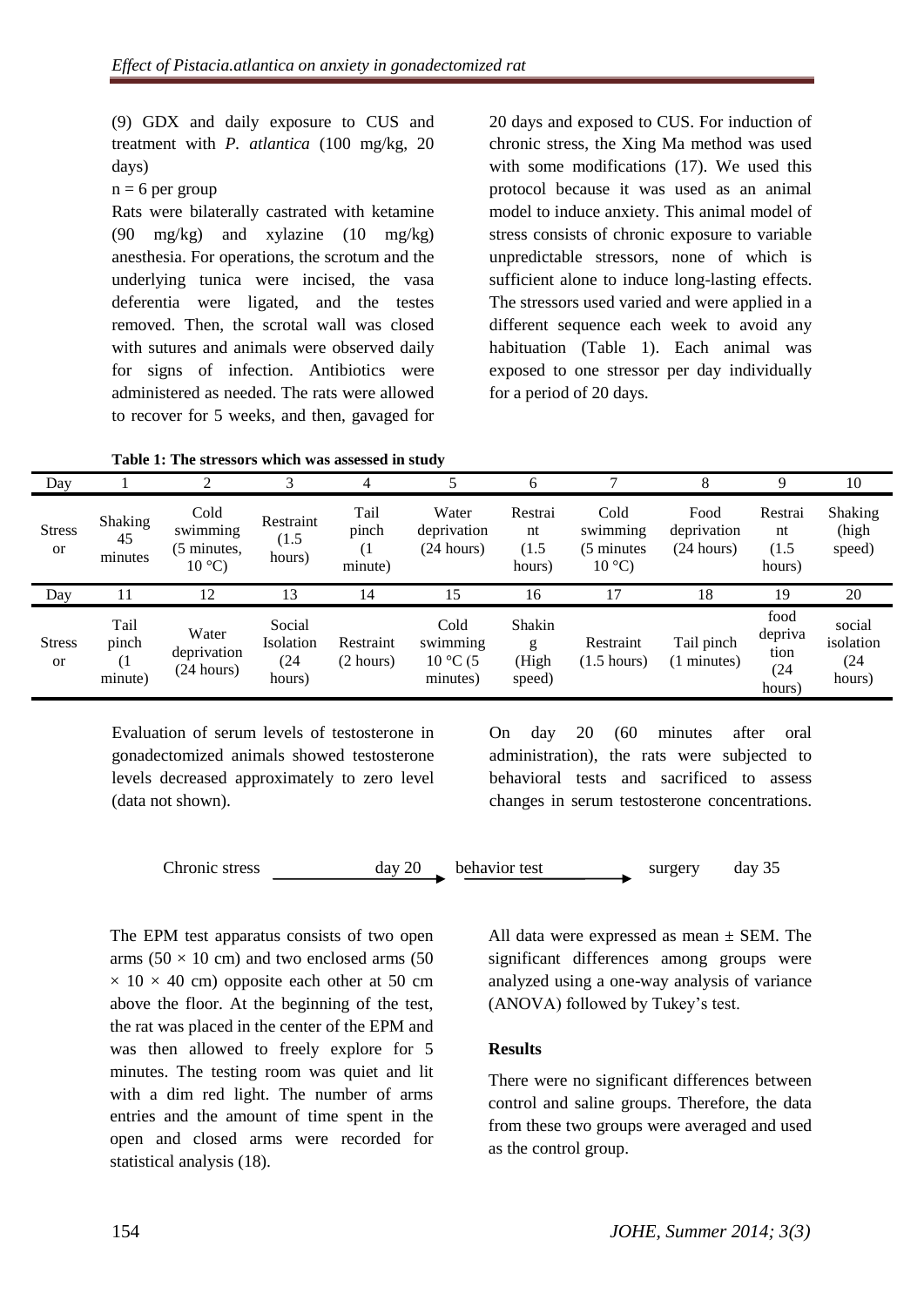In intact rats, the chronic daily oral gavage with bane (100 mg/kg) increased the percentage of entries and time spent in the open arms  $(P < 0.050)$  (Figures 1 and 2) compared with the control group.

In intact rats subjected to CUS, there were significant decreases in the percentage of time spent  $(P < 0.050)$  (Figure 1) and entries in the open arms  $(P < 0.001)$  (Figure 2) compared with the control. However, this decrease was reversed by oral administration of bane through gavage. Thus, there was no difference in the percentage of time spent and entries in the open arms between rats treated with oral gavage of bane subjected to CUS and the control group (Figures 1 and 2).



Data are presented as mean  $\pm$  SEM for each group of at least 6 rats

\*P < 0.050 indicates significant differences compared with the control group

#P < 0.500 versus. Stress group

**Figure 1: Effect of bane and chronic stress on the percentage of time in the open arms of the elevated plus maze in intact rats** 



Data are presented as mean  $\pm$  SEM for each group of at least 6 rats

\*P < 0.050 indicates significant differences compared with the control group

 $\text{#HP}$  < 0.010 vs. Stress group

**Figure 2: Effect of bane and chronic stress on the percentage of entries in the open arms of the elevated plus maze in intact rats**



Data are presented as mean  $\pm$  SEM for each group of at least 6 rats

\*P < 0.050 indicates significant differences compared with the control group

 $*$  $P < 0.010$  vs. control group

G: Gonadectomy

**Figure 3: Effect of gonadectomy on the percentage of time spent in the open arms of the elevated plus maze**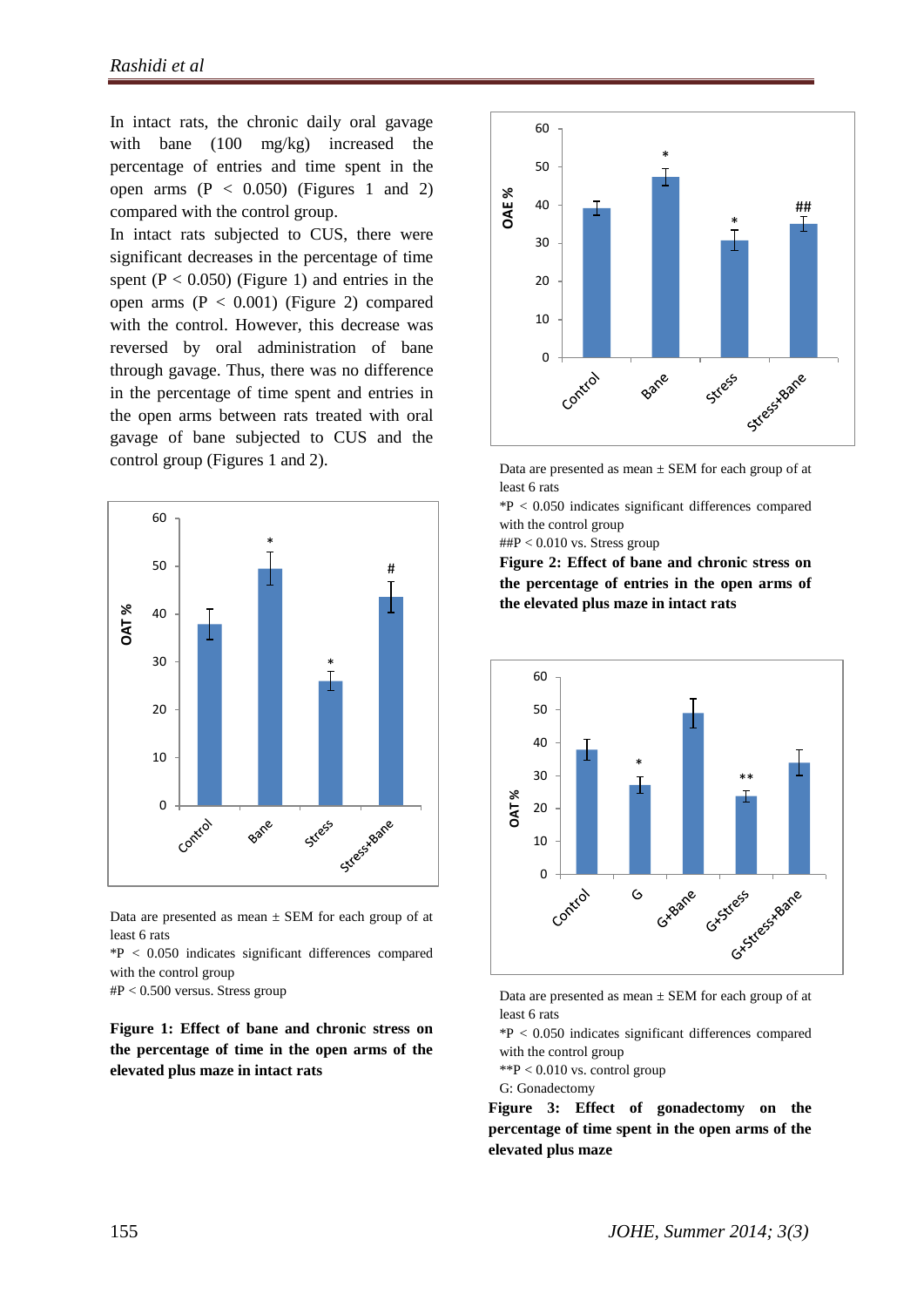

Data are presented as mean  $\pm$  SEM for each group of at least 6 rats

 $*P < 0.050$  indicates significant differences compared with the control group

\*\*\*P < 0.001 vs. control group

G: Gonadectomy

**Figure 4: Effect of gonadectomy on the percentage of entries in the open arms of the elevated plus maze** 

Animals that were subjected to CUS and received oral gavage of bane showed higher percentages of time spent  $(P < 0.050)$  (Figure 1) and entries  $(P < 0.010)$  (Figure 2) compared with rats subjected to CUS without gavage of bane.

In gonadectomized rats, the percentage of entries  $(P < 0.001)$  and time spent in the open arms of the EPM (P < 0.050) decreased compared with the control group (Figures 3 and 4). This decrease was reversed by oral

gavage of bane. Thus, chronic daily oral gavage with bane (100 mg/kg) increased the percentage of time spent  $(P < 0.010)$  (Figure 5) and entries  $(P < 0.050)$  (Figure 6) in gonadectomized rats that received bane compared with the GDX group.

Gonadectomized animals subjected to CUS showed lower percentage of time spent  $(P <$ 0.010) (Figure 3) and entries  $(P < 0.001)$ (Figure 4) compared with the control group.



Data are presented as mean  $\pm$  SEM for each group of at least 6 rats

 $\text{HP}$  < 0.050 vs. G + Stress group

G: Gonadectomy

 $*P < 0.050$  indicates significant differences compared with the GDX group

**Figure 5: Effect of bane and chronic stress on the percentage of time spent in the open arms of the elevated plus maze in gonadectomized rats**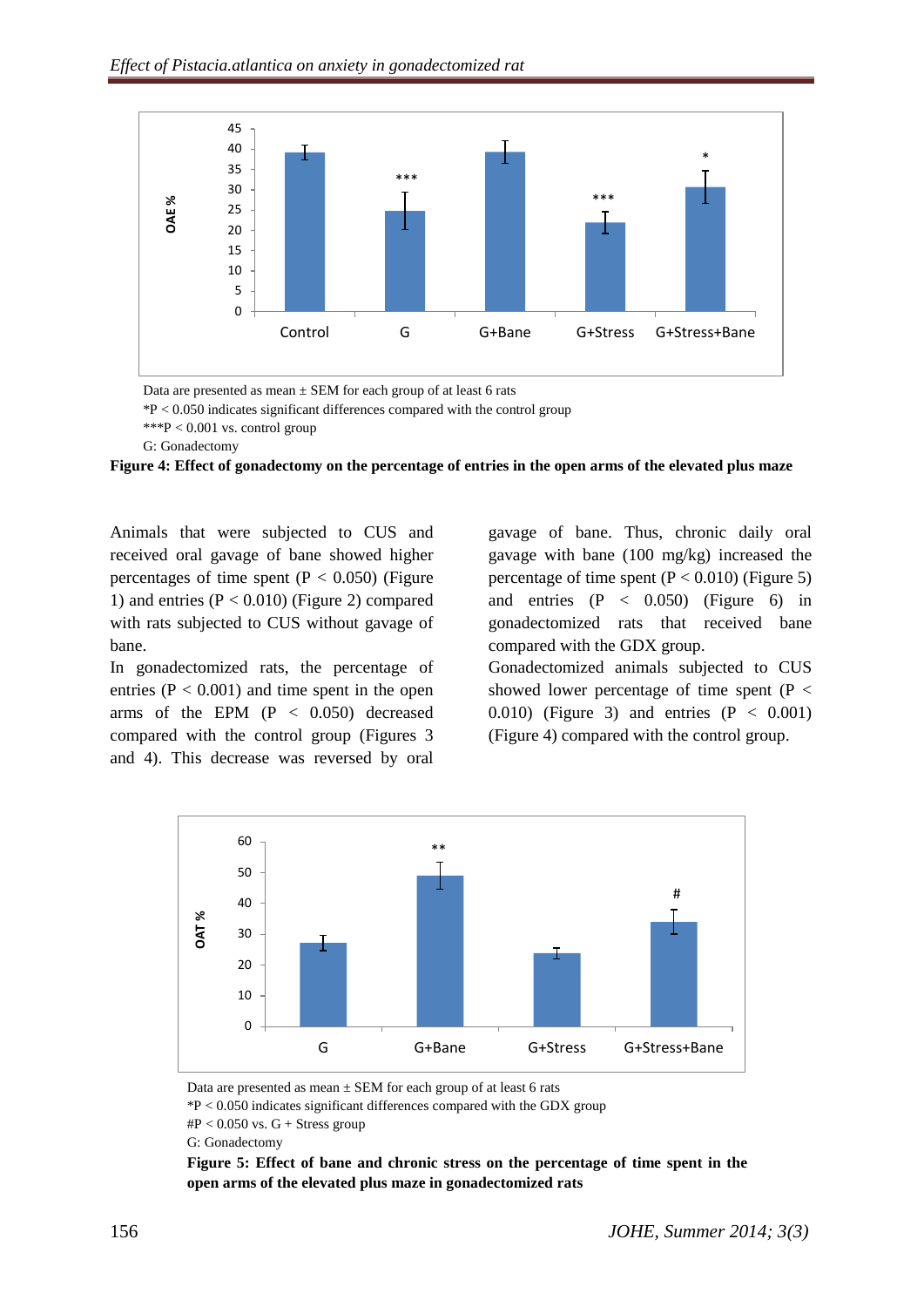Gonadectomized rats that were subjected to CUS and received oral gavage of bane showed higher percentage of time spent  $(P < 0.050)$  (Figure 5) and entries  $(P < 0.050)$  (Figure 6) compared with gonadectomized rats subjected to CUS without oral gavage of bane.



Data are presented as mean  $\pm$  SEM for each group of at least 6 rats

 $*P < 0.050$  indicates significant differences compared with the GDX group

 $\text{HP}$  < 0.050 vs. G + Stress group

G: Gonadectomy

**Figure 6: Effect of bane and chronic stress on the percentage of entries in the open arms in the elevated plus maze in gonadectomized rats** 

#### **Discussion**

Our research demonstrated that *P. atlantica*  hydroalcoholic extract has an anxiolytic-like effect on intact and gonadectomized male rats subjected to CUS. The CUS model is similar to the environmental stressors that individuals experience in daily life [\(19\)](#page-7-7). In this study, we used CUS in gonadectomized rats, as an animal model of andropause, to study the effect of P. atlantica fruit extract.

To the authors' knowledge, it is the first time that the effects of the fruit of bane have been evaluated in an experimental model of anxiety. The results of the present study show that the percentages of entries and time spent in the open arms of the EPM were decreased in rats subjected to CUS, which were significantly reversed by treatment with bane. Therefore, bane appears to have anxiolytic-like effects. Many terpenes are [aromatic hydrocarbons,](https://en.wikipedia.org/wiki/Aromatic_hydrocarbon) and thus, may have had a protective function [\(20\)](#page-7-8). Aromatherapy is currently used worldwide in the management of chronic pain, depression, anxiety, some cognitive disorders, insomnia,

and stress-related disorders [\(21\)](#page-7-9). Furthermore α-pinene (aromatic compound) has an anxiolytic-like effect; therefore, the inhalation of α-pinene for 60 minutes results in a significant increase in the total distance traveled in the EPM test compared with the control group [\(22\)](#page-7-10).

Gallic acid (3,4,5-trihydroxybenzoic acid) is a phenolic compound. Several studies have indicate the antidepressant-like activity of gallic acid [\(23\)](#page-7-11). Oil of pistachio species contain abundant fatty acids including oleic, linolenic, palmitic, palmitoleic, stearic, myristic, eicosanoic, behenic, lignoceric, arachidonic, pentadecanoic, hexadecanoic, octadecanoic, and margaric acids [\(24\)](#page-7-12). Carlos M. Contreras et al. in 2014 demonstrated that a mixture of 8 fatty acids (linoleic, palmitic, stearic, myristic, elaidic, lauric, oleic, and palmitoleic acids) at concentrations similar to human amniotic fluid produces anxiolytic-like effects comparable to diazepam in Wistar rats. This effect is thought to be because of myristic acid. Low testosterone with advancing age is a risk factor for Alzheimer's disease (AD) [\(25\)](#page-7-13).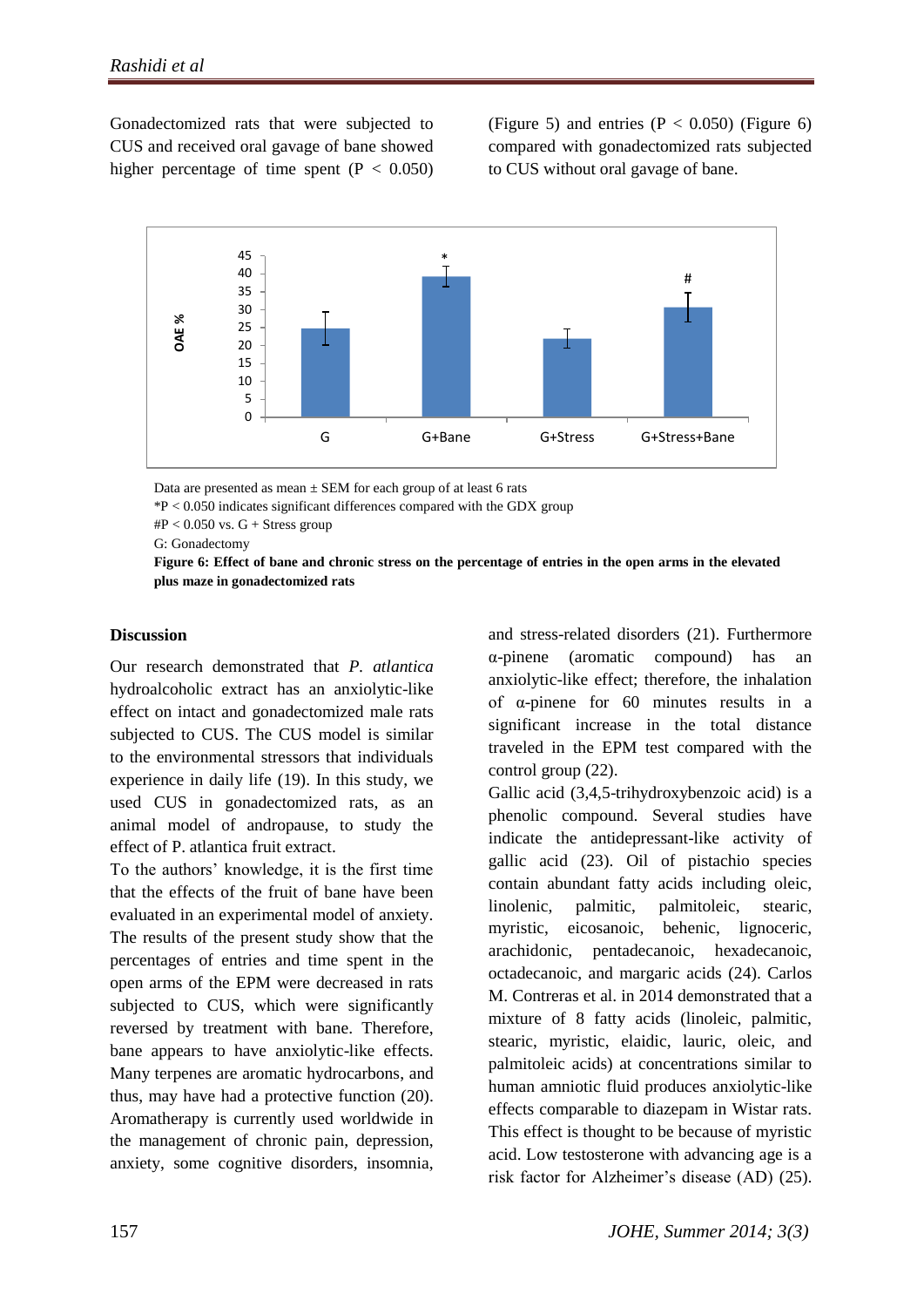The most abundant sterol reported in fruits of some pistachio species are, respectively, βsitosterol, campesterol, avenasterol, stigmasterol, brassicasterol, and cholesterol [\(26\)](#page-7-14). Incorporation of β-sitosterol into the membrane increases resistance to oxidative stress and lipid peroxidation thus indicating a considerable effect on neurodegenerative disorders like Alzheimer's disease [\(27\)](#page-7-15). The main components of *P. atlantica* fruit extract are monoterpene hydrocarbons such as β-myrcene (41.4%), α-Pinene (32.48%), and limonene (4.66%) [\(28\)](#page-7-16). The essential oil of *Cananga odorata* contain monoterpene hydrocarbons such as limonene, myrcene, and α-Pinene and is used in aromatherapy and is believed to be effective in treating depression, anxiety, and high blood pressure [\(29\)](#page-7-17). There are sterol compounds in fruits of *P. vera*, *P. atlantica, P. lentiscus,* and *P. terebinthus,* respectively, contain β-sitosterol, campesterol,  $\Delta^5$ -avenasterol, stigmasterol, brassicasterol, and cholesterol [\(26,](#page-7-14) [30,](#page-7-18) [31\)](#page-7-19). Hence, *P. atlantica* with important components such as terpene and phytosterol restores testosterone

# **Conclusion**

level that leads to reduced anxiety.

Testosterone level in men begins to decline with aging and some emotional difficulties such as anxiety are associated with low testosterone levels. Hormone replacement therapy (HRT) has been shown to be linked to an increased incidence of cancer. P. atlantica is a good source of terpenoids, phenolic compounds, fatty acids, and sterols. In traditional medicine, *P. atlantica* has been used for its aphrodisiac activity. The present study results showed that anxiety-like behavior were significantly reversed by treatment with *P. atlantica*. Thus, it can be concluded that *P. atlantica,* with its critical. components, plays a valuable role in reducing anxiety in the andropause period and even before it.

# **Acknowledgement**

The authors sincerely thank to Dr. Mansour mirtajaddini; Biology Department; University of Shahid Bahonar Kerman.

# **Conflict of interests:** None declared.

# <span id="page-6-0"></span>**Refrences**

- 1. Barron AM, Pike CJ. Sex hormones, aging, and Alzheimer's disease. Front Biosci (Elite Ed) 2012; 4:976-97.
- <span id="page-6-1"></span>2. Barrett-Connor E, Khaw KT, Yen SSC. Endogenous sex hormone levels in older adult men with diabetes mellitus .Am J Epidemiol 1990; 132(5):895-901.
- <span id="page-6-2"></span>3. Phillips GB, Pinkernell BH, Jing TY. The association of hyperestrogenemia with coronary thrombosis in men. Arterioscler Thromb Vasc Biol 1996; 16(11):1383- 7.
- <span id="page-6-3"></span>4. Delhez M, Hansenne M, Legros JJ. [Testosterone and depression in men aged over 50 years. Andropause and psychopathology: minimal systemic work-up]. Ann Endocrinol (Paris) 2003; 64(2):162-9.
- <span id="page-6-4"></span>5. Etkin A, [Prater KE,](http://www.ncbi.nlm.nih.gov/pubmed/?term=Prater%20KE%5BAuthor%5D&cauthor=true&cauthor_uid=19996041) [Schatzberg AF,](http://www.ncbi.nlm.nih.gov/pubmed/?term=Schatzberg%20AF%5BAuthor%5D&cauthor=true&cauthor_uid=19996041) [Menon V,](http://www.ncbi.nlm.nih.gov/pubmed/?term=Menon%20V%5BAuthor%5D&cauthor=true&cauthor_uid=19996041) [Greicius MD.](http://www.ncbi.nlm.nih.gov/pubmed/?term=Greicius%20MD%5BAuthor%5D&cauthor=true&cauthor_uid=19996041) Disrupted amygdalar subregion functional connectivity and evidence of a compensatory network in generalized anxiety disorder. Arch Gen Psychiatry 2009; 66(12):1361-72.
- <span id="page-6-5"></span>6. van Reedt Dortland AK, [Giltay EJ,](http://www.ncbi.nlm.nih.gov/pubmed/?term=Giltay%20EJ%5BAuthor%5D&cauthor=true&cauthor_uid=20456284) [van Veen](http://www.ncbi.nlm.nih.gov/pubmed/?term=van%20Veen%20T%5BAuthor%5D&cauthor=true&cauthor_uid=20456284)  [T,](http://www.ncbi.nlm.nih.gov/pubmed/?term=van%20Veen%20T%5BAuthor%5D&cauthor=true&cauthor_uid=20456284) [Zitman FG,](http://www.ncbi.nlm.nih.gov/pubmed/?term=Zitman%20FG%5BAuthor%5D&cauthor=true&cauthor_uid=20456284) [Penninx BW.](http://www.ncbi.nlm.nih.gov/pubmed/?term=Penninx%20BW%5BAuthor%5D&cauthor=true&cauthor_uid=20456284) Metabolic syndrome abnormalities are associated with severity of anxiety and depression and with tricyclic antidepressant use. Acta Psychiatr Scand 2010; 122(1):30-9.
- <span id="page-6-6"></span>7. Aikey JL, [Nyby JG,](http://www.ncbi.nlm.nih.gov/pubmed/?term=Nyby%20JG%5BAuthor%5D&cauthor=true&cauthor_uid=12488111) [Anmuth DM,](http://www.ncbi.nlm.nih.gov/pubmed/?term=Anmuth%20DM%5BAuthor%5D&cauthor=true&cauthor_uid=12488111) [James PJ.](http://www.ncbi.nlm.nih.gov/pubmed/?term=James%20PJ%5BAuthor%5D&cauthor=true&cauthor_uid=12488111) Testosterone rapidly reduces anxiety in male house mice (Mus musculus). Horm Behav 2002; 42(4):448-60.
- <span id="page-6-7"></span>8. Edinger KL, Frye CA. Testosterone's analgesic, anxiolytic, and cognitive-enhancing effects may be due in part to actions of its 5alphareduced metabolites in the hippocampus. Behav Neurosci 2004; **118**(6):1352-64.
- <span id="page-6-9"></span><span id="page-6-8"></span>9. Bozorgi M, [Memariani Z,](http://www.ncbi.nlm.nih.gov/pubmed/?term=Memariani%20Z%5BAuthor%5D&cauthor=true&cauthor_uid=24453812) [Mobli M,](http://www.ncbi.nlm.nih.gov/pubmed/?term=Mobli%20M%5BAuthor%5D&cauthor=true&cauthor_uid=24453812) [Salehi](http://www.ncbi.nlm.nih.gov/pubmed/?term=Salehi%20Surmaghi%20MH%5BAuthor%5D&cauthor=true&cauthor_uid=24453812)  [Surmaghi MH,](http://www.ncbi.nlm.nih.gov/pubmed/?term=Salehi%20Surmaghi%20MH%5BAuthor%5D&cauthor=true&cauthor_uid=24453812) [Shams-Ardekani MR,](http://www.ncbi.nlm.nih.gov/pubmed/?term=Shams-Ardekani%20MR%5BAuthor%5D&cauthor=true&cauthor_uid=24453812) [Rahimi](http://www.ncbi.nlm.nih.gov/pubmed/?term=Rahimi%20R%5BAuthor%5D&cauthor=true&cauthor_uid=24453812) [R.](http://www.ncbi.nlm.nih.gov/pubmed/?term=Rahimi%20R%5BAuthor%5D&cauthor=true&cauthor_uid=24453812) Five Pistacia species (P. vera, P. atlantica, P. terebinthus, P. khinjuk, and P. lentiscus): a review of their traditional uses, phytochemistry, and pharmacology. Scientific World Journal 2013; 2013:219815.